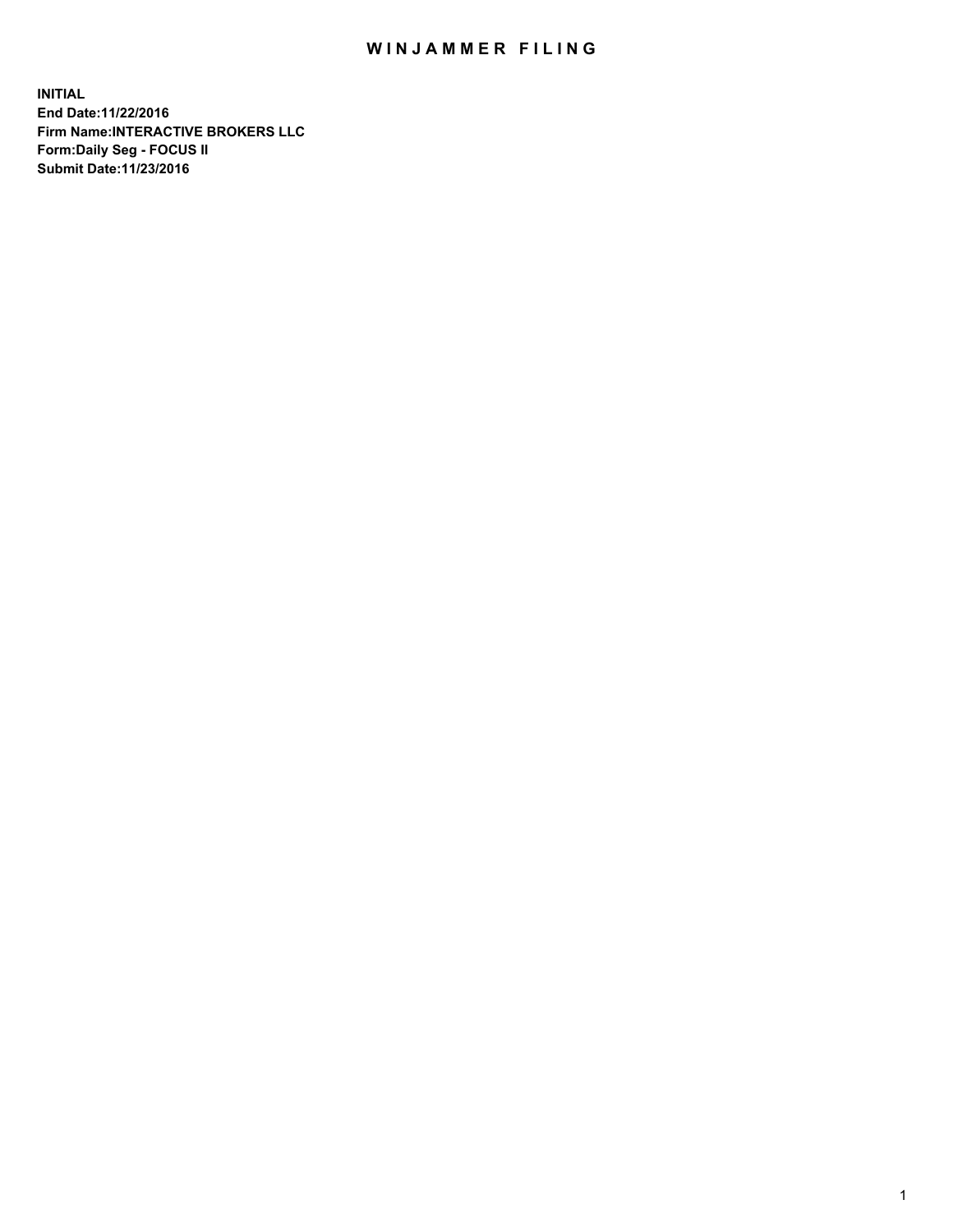## **INITIAL End Date:11/22/2016 Firm Name:INTERACTIVE BROKERS LLC Form:Daily Seg - FOCUS II Submit Date:11/23/2016 Daily Segregation - Cover Page**

| Name of Company<br><b>Contact Name</b><br><b>Contact Phone Number</b><br><b>Contact Email Address</b>                                                                                                                                                                                                                          | <b>INTERACTIVE BROKERS LLC</b><br>James Menicucci<br>203-618-8085<br>jmenicucci@interactivebrokers.c<br>om |
|--------------------------------------------------------------------------------------------------------------------------------------------------------------------------------------------------------------------------------------------------------------------------------------------------------------------------------|------------------------------------------------------------------------------------------------------------|
| FCM's Customer Segregated Funds Residual Interest Target (choose one):<br>a. Minimum dollar amount: ; or<br>b. Minimum percentage of customer segregated funds required:%; or<br>c. Dollar amount range between: and; or<br>d. Percentage range of customer segregated funds required between:% and%.                          | $\overline{\mathbf{0}}$<br>0<br>155,000,000 245,000,000<br>0 <sub>0</sub>                                  |
| FCM's Customer Secured Amount Funds Residual Interest Target (choose one):<br>a. Minimum dollar amount: ; or<br>b. Minimum percentage of customer secured funds required:%; or<br>c. Dollar amount range between: and; or<br>d. Percentage range of customer secured funds required between:% and%.                            | $\overline{\mathbf{0}}$<br>$\overline{\mathbf{0}}$<br>80,000,000 120,000,000<br>00                         |
| FCM's Cleared Swaps Customer Collateral Residual Interest Target (choose one):<br>a. Minimum dollar amount: ; or<br>b. Minimum percentage of cleared swaps customer collateral required:% ; or<br>c. Dollar amount range between: and; or<br>d. Percentage range of cleared swaps customer collateral required between:% and%. | $\overline{\mathbf{0}}$<br>$\overline{\mathbf{0}}$<br>0 <sub>0</sub><br><u>00</u>                          |

Attach supporting documents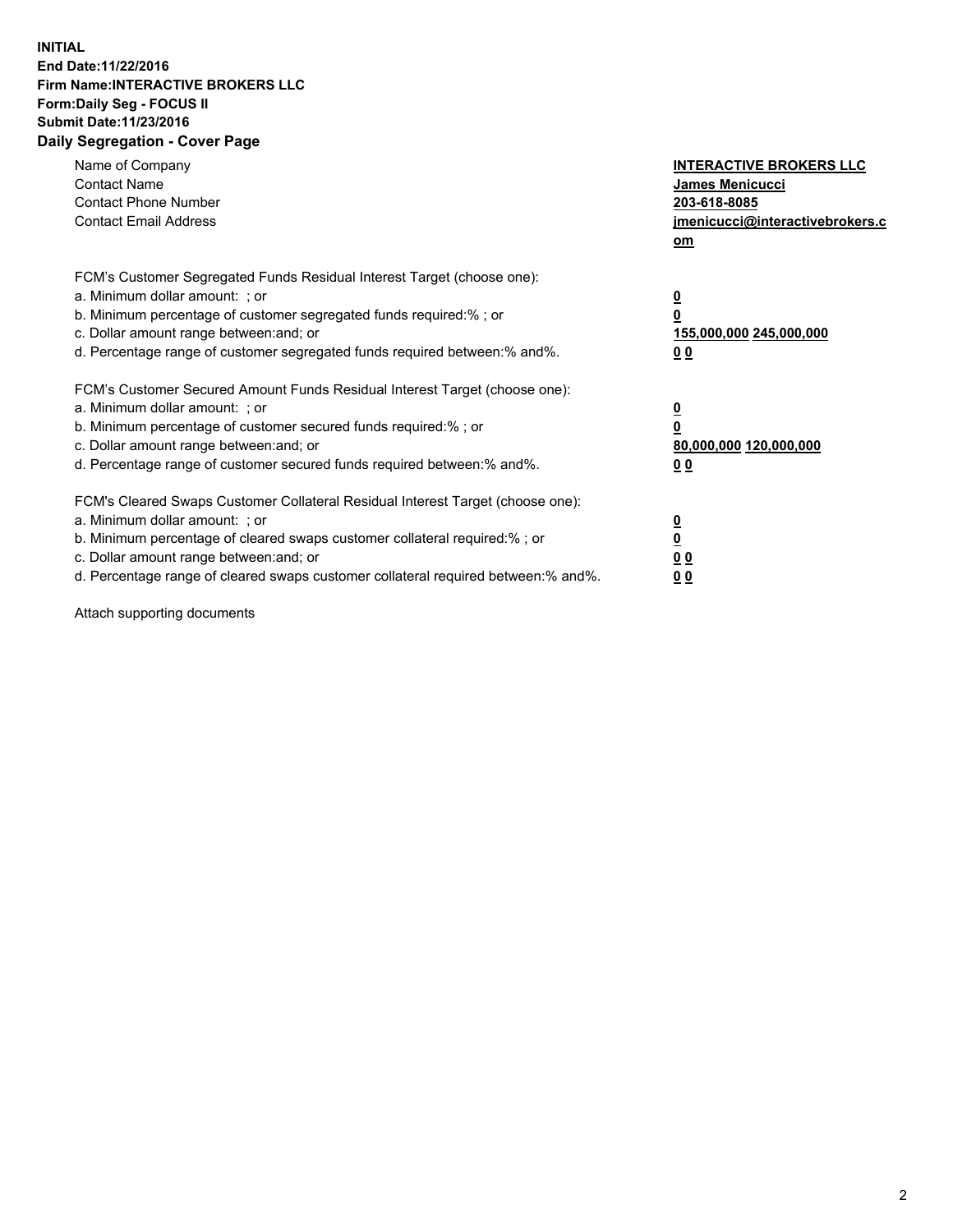## **INITIAL End Date:11/22/2016 Firm Name:INTERACTIVE BROKERS LLC Form:Daily Seg - FOCUS II Submit Date:11/23/2016 Daily Segregation - Secured Amounts**

|     | Daily Jegiegation - Jeculeu Alliounts                                                       |                                  |
|-----|---------------------------------------------------------------------------------------------|----------------------------------|
|     | Foreign Futures and Foreign Options Secured Amounts                                         |                                  |
|     | Amount required to be set aside pursuant to law, rule or regulation of a foreign            | $0$ [7305]                       |
|     | government or a rule of a self-regulatory organization authorized thereunder                |                                  |
| 1.  | Net ledger balance - Foreign Futures and Foreign Option Trading - All Customers             |                                  |
|     | A. Cash                                                                                     | 338,410,706 [7315]               |
|     | B. Securities (at market)                                                                   | $0$ [7317]                       |
| 2.  | Net unrealized profit (loss) in open futures contracts traded on a foreign board of trade   | 4,459,541 [7325]                 |
| 3.  | Exchange traded options                                                                     |                                  |
|     | a. Market value of open option contracts purchased on a foreign board of trade              | 1,004,615 [7335]                 |
|     | b. Market value of open contracts granted (sold) on a foreign board of trade                | -84,071 [7337]                   |
| 4.  | Net equity (deficit) (add lines 1. 2. and 3.)                                               | 343,790,791 [7345]               |
| 5.  | Account liquidating to a deficit and account with a debit balances - gross amount           | 82,329 [7351]                    |
|     | Less: amount offset by customer owned securities                                            | 0 [7352] 82,329 [7354]           |
| 6.  | Amount required to be set aside as the secured amount - Net Liquidating Equity              | 343,873,120 [7355]               |
|     | Method (add lines 4 and 5)                                                                  |                                  |
| 7.  | Greater of amount required to be set aside pursuant to foreign jurisdiction (above) or line | 343,873,120 [7360]               |
|     | 6.                                                                                          |                                  |
|     | FUNDS DEPOSITED IN SEPARATE REGULATION 30.7 ACCOUNTS                                        |                                  |
| 1.  | Cash in banks                                                                               |                                  |
|     | A. Banks located in the United States                                                       | $0$ [7500]                       |
|     | B. Other banks qualified under Regulation 30.7                                              | 0 [7520] 0 [7530]                |
| 2.  | Securities                                                                                  |                                  |
|     |                                                                                             |                                  |
|     | A. In safekeeping with banks located in the United States                                   | 396,957,890 [7540]               |
| 3.  | B. In safekeeping with other banks qualified under Regulation 30.7                          | 0 [7560] 396,957,890 [7570]      |
|     | Equities with registered futures commission merchants                                       |                                  |
|     | A. Cash                                                                                     | $0$ [7580]                       |
|     | <b>B.</b> Securities                                                                        | $0$ [7590]                       |
|     | C. Unrealized gain (loss) on open futures contracts                                         | $0$ [7600]                       |
|     | D. Value of long option contracts                                                           | $0$ [7610]                       |
|     | E. Value of short option contracts                                                          | 0 [7615] 0 [7620]                |
| 4.  | Amounts held by clearing organizations of foreign boards of trade                           |                                  |
|     | A. Cash                                                                                     | $0$ [7640]                       |
|     | <b>B.</b> Securities                                                                        | $0$ [7650]                       |
|     | C. Amount due to (from) clearing organization - daily variation                             | $0$ [7660]                       |
|     | D. Value of long option contracts                                                           | $0$ [7670]                       |
|     | E. Value of short option contracts                                                          | 0 [7675] 0 [7680]                |
| 5.  | Amounts held by members of foreign boards of trade                                          |                                  |
|     | A. Cash                                                                                     | 65,893,384 [7700]                |
|     | <b>B.</b> Securities                                                                        | $0$ [7710]                       |
|     | C. Unrealized gain (loss) on open futures contracts                                         | 4,437,566 [7720]                 |
|     | D. Value of long option contracts                                                           | 1,004,615 [7730]                 |
|     | E. Value of short option contracts                                                          | -84,071 [7735] 71,251,494 [7740] |
| 6.  | Amounts with other depositories designated by a foreign board of trade                      | 0 [7760]                         |
| 7.  | Segregated funds on hand                                                                    | $0$ [7765]                       |
| 8.  | Total funds in separate section 30.7 accounts                                               | 468,209,384 [7770]               |
| 9.  | Excess (deficiency) Set Aside for Secured Amount (subtract line 7 Secured Statement         | 124,336,264 [7380]               |
|     | Page 1 from Line 8)                                                                         |                                  |
| 10. | Management Target Amount for Excess funds in separate section 30.7 accounts                 | 80,000,000 [7780]                |
| 11. | Excess (deficiency) funds in separate 30.7 accounts over (under) Management Target          | 44,336,264 [7785]                |
|     |                                                                                             |                                  |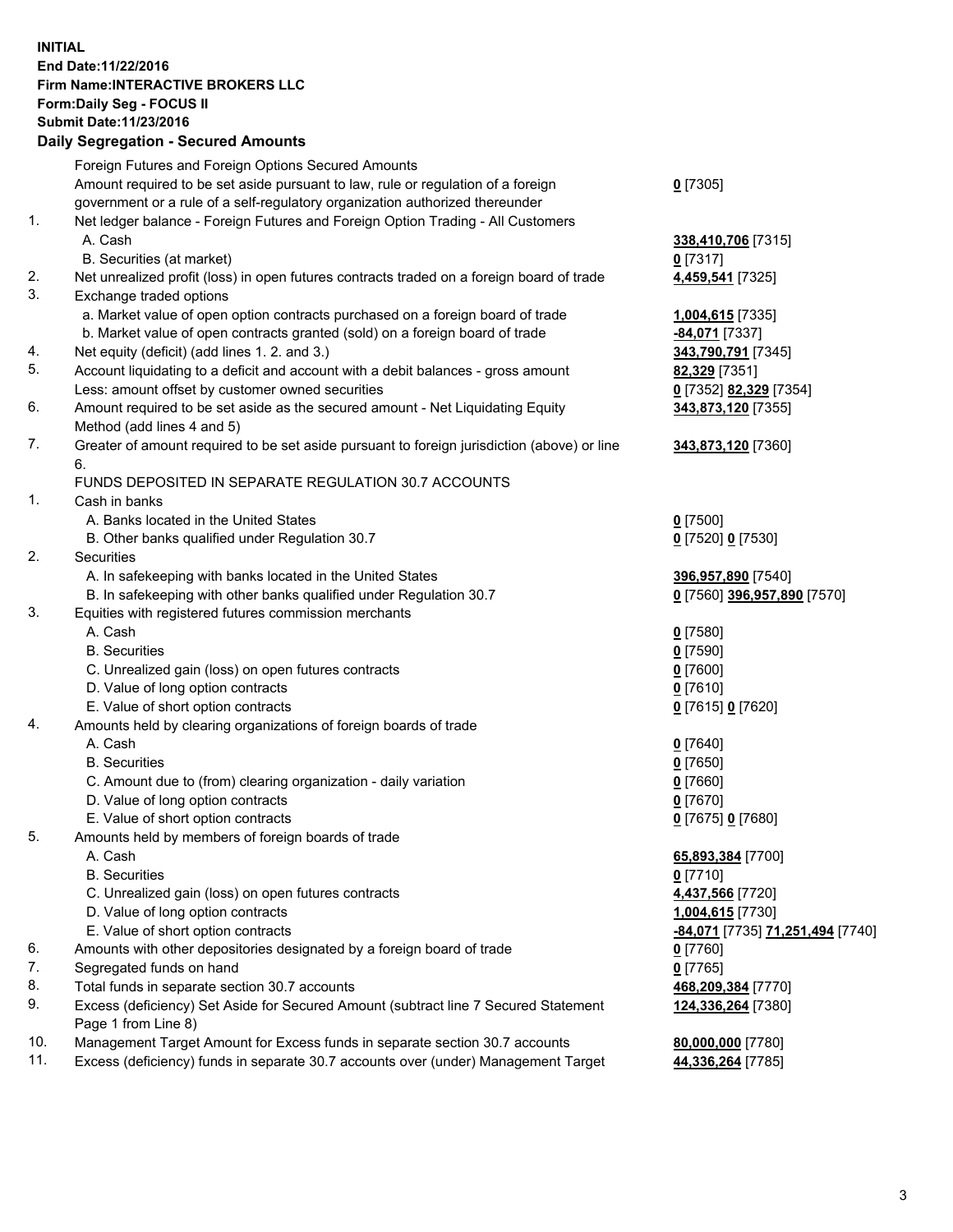**INITIAL End Date:11/22/2016 Firm Name:INTERACTIVE BROKERS LLC Form:Daily Seg - FOCUS II Submit Date:11/23/2016 Daily Segregation - Segregation Statement** SEGREGATION REQUIREMENTS(Section 4d(2) of the CEAct) 1. Net ledger balance A. Cash **3,348,952,123** [7010] B. Securities (at market) **0** [7020] 2. Net unrealized profit (loss) in open futures contracts traded on a contract market **-134,576,665** [7030] 3. Exchange traded options A. Add market value of open option contracts purchased on a contract market **121,544,043** [7032] B. Deduct market value of open option contracts granted (sold) on a contract market **-223,807,970** [7033] 4. Net equity (deficit) (add lines 1, 2 and 3) **3,112,111,531** [7040] 5. Accounts liquidating to a deficit and accounts with debit balances - gross amount **169,239** [7045] Less: amount offset by customer securities **0** [7047] **169,239** [7050] 6. Amount required to be segregated (add lines 4 and 5) **3,112,280,770** [7060] FUNDS IN SEGREGATED ACCOUNTS 7. Deposited in segregated funds bank accounts A. Cash **77,653,002** [7070] B. Securities representing investments of customers' funds (at market) **1,980,212,409** [7080] C. Securities held for particular customers or option customers in lieu of cash (at market) **0** [7090] 8. Margins on deposit with derivatives clearing organizations of contract markets A. Cash **22,663,286** [7100] B. Securities representing investments of customers' funds (at market) **1,382,766,267** [7110] C. Securities held for particular customers or option customers in lieu of cash (at market) **0** [7120] 9. Net settlement from (to) derivatives clearing organizations of contract markets **-30,095,686** [7130] 10. Exchange traded options A. Value of open long option contracts **121,768,946** [7132] B. Value of open short option contracts **-224,037,974** [7133] 11. Net equities with other FCMs A. Net liquidating equity **0** [7140] B. Securities representing investments of customers' funds (at market) **0** [7160] C. Securities held for particular customers or option customers in lieu of cash (at market) **0** [7170] 12. Segregated funds on hand **0** [7150] 13. Total amount in segregation (add lines 7 through 12) **3,330,930,250** [7180] 14. Excess (deficiency) funds in segregation (subtract line 6 from line 13) **218,649,480** [7190] 15. Management Target Amount for Excess funds in segregation **155,000,000** [7194] **63,649,480** [7198]

16. Excess (deficiency) funds in segregation over (under) Management Target Amount Excess